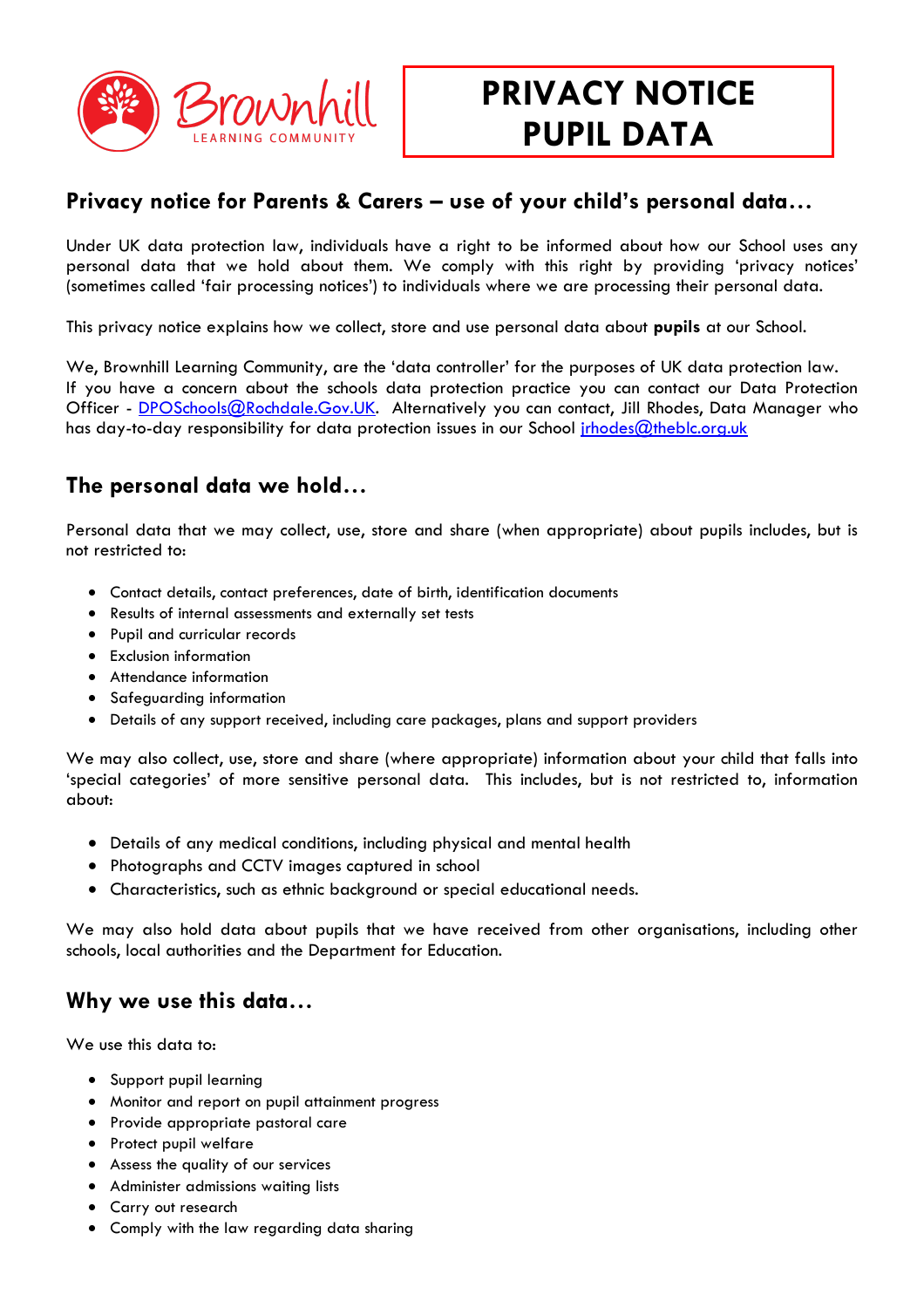## **Use of your personal data in automated decision making and profiling**…

We do not currently process any personal data through automated decision making or profiling. If this changes in the future, we will amend any relevant privacy notices in order to explain the processing to you, including your right to object to it.

#### **Our lawful basis for using this data…**

We only collect and use pupils' personal data when the law allows us to. Most commonly, we process it where:

- We need to comply with a legal obligation
- We need it to perform an official task in the public interest

Less commonly, we may also process pupils' personal data in situations where:

- We have obtained consent to use it in a certain way
- We need to protect the individual's vital interests (or someone else's interests)

Where we have obtained consent to use pupils' personal data, this consent can be withdrawn at any time. We will make this clear when we ask for consent, and explain how consent can be withdrawn.

Some of the reasons listed above for collecting and using pupils' personal data overlap, and there may be several grounds which justify our use of this data.

#### **Collecting this information…**

While the majority of information we collect about pupils is mandatory, there is some information that can be provided voluntarily.

Whenever we seek to collect information from you or your child, we make it clear whether providing it is mandatory or optional. If it is mandatory, we will explain the possible consequences of not complying.

Most of the data we hold bout your child will come from you, but we may also hold data about your child from, for example: local authorities, Government Departments or Agencies, Police Forces, Courts, Tribunals.

#### **How we store this data…**

We keep personal information about pupils while they are attending our school. We may also keep it beyond their attendance at our school if this is necessary in order to comply with our legal obligations. Our Retention Schedule sets out how long we keep information about pupils. You can request a copy of our Retention Schedule by emailing [office@theblc.org.uk](mailto:office@theblc.org.uk) or telephoning 0300 303 8384.

We have put in place appropriate security measures to prevent your personal information from being accidentally lost, used or accessed in an unauthorised way, altered or disclosed.

We will dispose of your personal data securely when we no longer need it.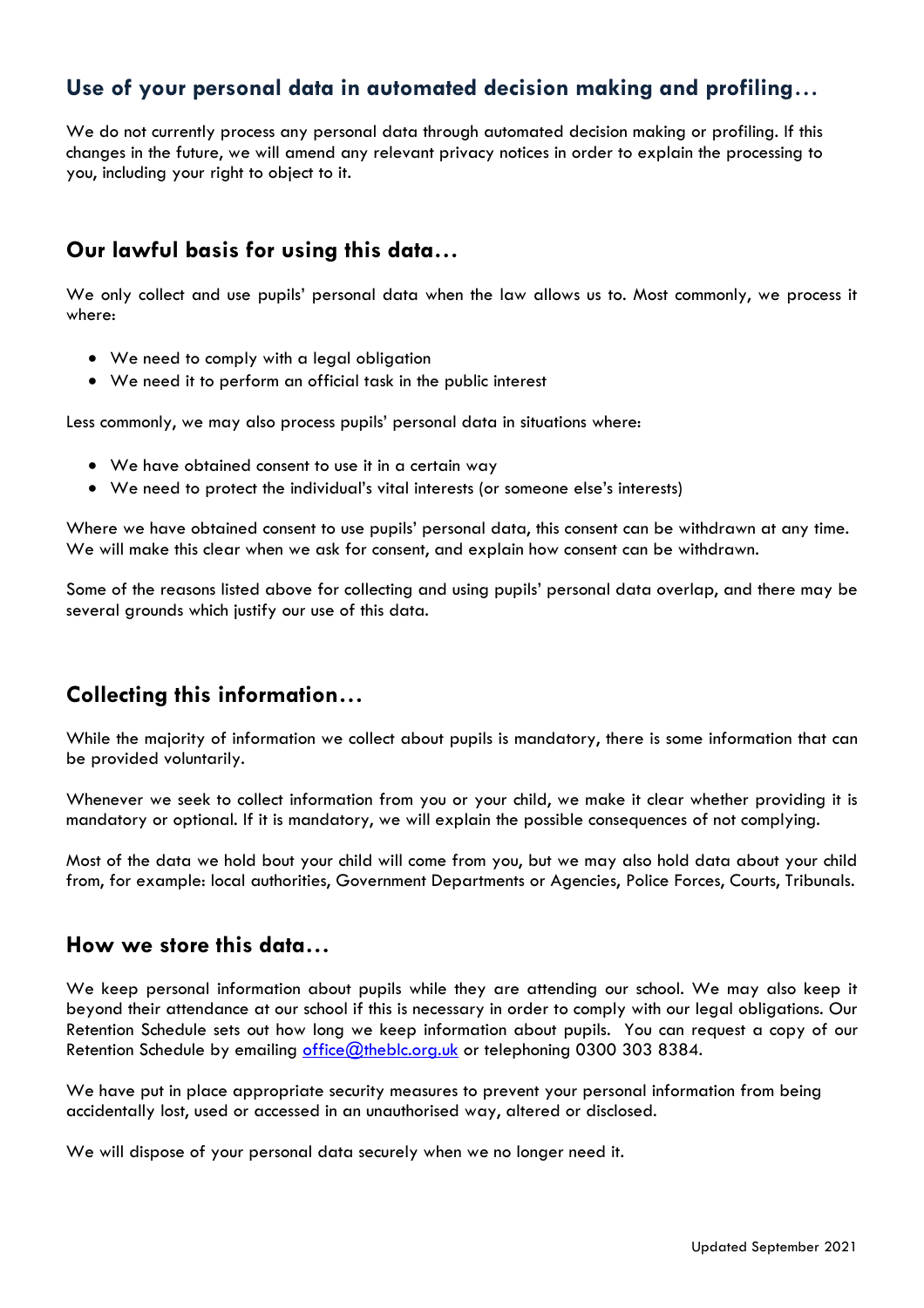#### **Data sharing…**

We do not share information about pupils with any third party without consent unless the law and our policies allow us to do so. Where it is legally required, or necessary (and it complies with UK data protection law) we may share personal information about pupils – organisations include, but is not restricted to:

- Our local authority to meet our legal obligations to share certain information with it, such as safeguarding concerns and information about exclusions
- Government departments or agencies
- Our youth support services provider
- Our regulator Ofsted
- Suppliers and service providers:
- Financial organisations
- Our auditors
- Survey and research organisations
- Health authorities
- Security organisations
- Health and social welfare organisations
- Professional advisers and consultants
- Charities and voluntary organisations
- Police forces, courts, tribunals

#### **National Pupil Database…**

We are required to provide information about pupils to the Department for Education as part of statutory data collections such as the school census. Some of this information is then stored in the National Pupil [Database](https://www.gov.uk/government/publications/national-pupil-database-user-guide-and-supporting-information) (NPD), which is owned and managed by the Department and provides evidence on school performance to inform research.

The database is held electronically so it can easily be turned into statistics. The information is securely collected from a range of sources including schools, local authorities and exam boards. The Department for Education may share information from the NPD with other organisations which promote children's education or wellbeing in England. Such organisations must agree to strict terms and conditions about how they will use the data.

For more information, see the Department's webpage on [how it collects and shares research data.](https://www.gov.uk/data-protection-how-we-collect-and-share-research-data) You can also [contact the Department for Education](https://www.gov.uk/contact-dfe) with any further questions about the NPD.

#### **Youth support services…**

Once our pupils reach the age of 13, we are legally required to pass on certain information about them to our local authority and/or provider of youth support services, as they have legal responsibilities regarding the education or training of 13-19 year-olds.

This information enables it to provide youth support services, post-16 education and training services, and careers advisers.

Parents/carers, or pupils once aged 16 or over, can contact us to request that we only pass the individual's name, address and date of birth to our local authority and/or provider of youth support services.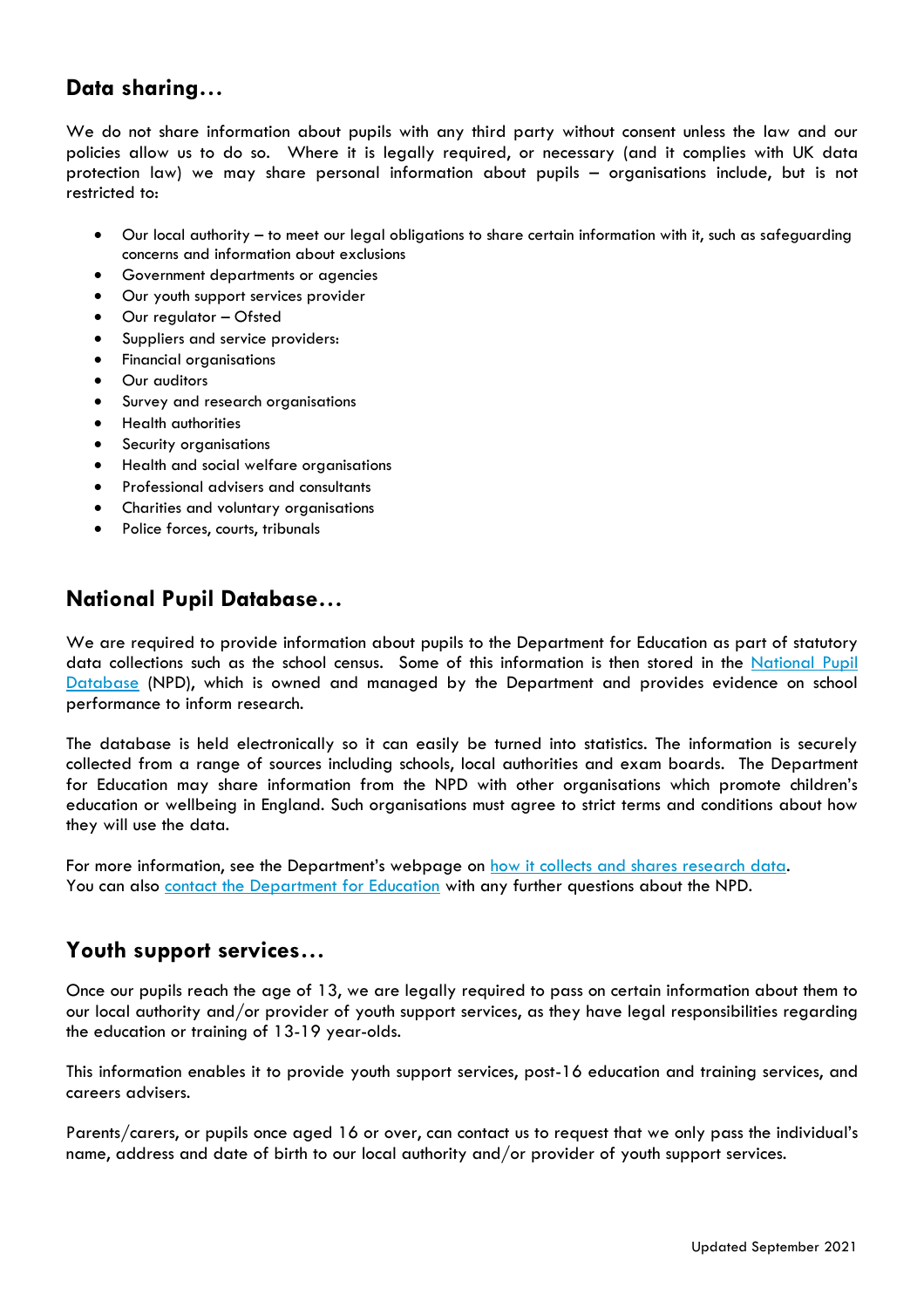## **Transferring data internationally…**

We may share personal information about your child with the following international third parties, where different data protection legislation applies. Where we transfer your child's personal data to a thirdparty country or territory, we will do so in accordance with UK data protection law.

In cases where we have to set up safeguarding arrangements to complete this transfer, you can get a copy of these arrangements by contacting us.

#### **How to access personal information that we hold about your child**…

Individuals have a right to make a 'subject access request' to gain access to personal information that the school holds about them.

Personal data about a child belongs to that child, and not the child's parents or carers. For a parent or carer to make a subject access request with respect to their child, the child must either be unable to understand their rights and the implications of a subject access request, or have given their consent.

If you or your Child makes a subject access request, and if we do hold information about you or your child, we will:

- Give you a description of it
- Tell you why we are holding and processing it, and how long we will keep it for
- Explain where we got it from, if not from you or your child
- Tell you who it has been, or will be, shared with
- Let you know whether any automated decision-making is being applied to the data, and any consequences of this
- Give you a copy of the information in an intelligible form

You may also have the right for your child's personal information to be transmitted electronically to another organisation in certain circumstances

If you would like to make a request please contact Jill Rhodes at Brownhill Learning Community – [jrhodes@theblc.org.uk](mailto:jrhodes@theblc.org.uk) or 0300 303 8384.

#### **Your right to access your child's educational record...**

Parents, or those with parental responsibility, also have the right to access their child's educational record (which includes most information about a pupil). This right applies as long as the pupil is aged under 18.

There are certain circumstances in which this right can be denied, such as if releasing the information might cause serious harm to the physical or mental health of the pupil or another individual, or if it would mean releasing exam marks before they are officially announced.

If you would like to make a request please contact Jill Rhodes at Brownhill Learning Community – irhodes@theblc.org.uk or 0300 303 8384.

You are entitled to submit subject access requests all year round, but please bear in mind that it may be necessary for us to extend the response period when requests are submitted over the summer holidays. This is in accordance with article 12(3) of the GDPR, and will be the case where the request is complex – for example, where we need multiple staff to collect the data